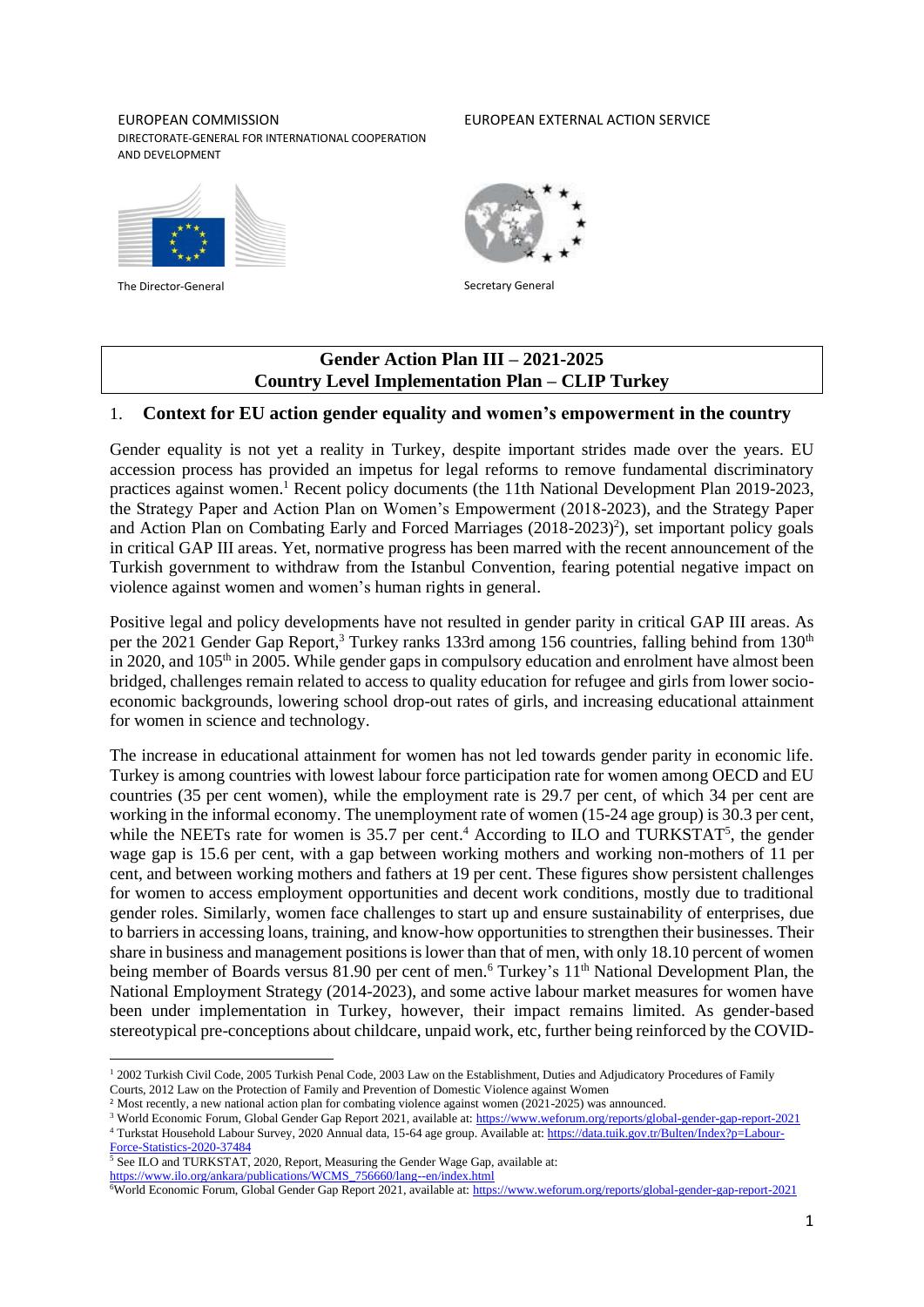19 pandemic, are the leading reason behind the low labour force participation and employment of women, it is important to engage in actions to change deeply ingrained gender stereotypes, ensure tailormade active labour market policies and expansion of access to quality childcare services.

Reportedly, a deterioration of the country context related to gender-based violence is noted following the withdrawal from the Istanbul Convention in 2021. An increase of hate speech in the media against feminists and women organisations, and members of the LGBTIQ community is observed. The potential risk for this development to hamper the effectiveness of the judicial and administrative proceedings in cases of violence against women has increased. As violence against women and girls is thought to be widespread and have increased during the pandemic,<sup>7</sup> the importance of addressing it remains utmost. Development of a comprehensive data collection system, improvement of the efficiency of court proceedings, and strengthening social protection and health services for the victims remain a priority in Turkey, as contained in relevant policy documents. Likewise, attention to the issue of early marriage should be sustained, as current national efforts seem insufficient.<sup>8</sup>

Gender inequalities in sexual and reproductive health and rights persist,<sup>9</sup> despite considerable progress achieved with the Health Transformation Programme in 2012. Privatization of primary health care services have diminished access to sexual and reproductive health services, which is further jeopardized by the increase in pro-natality discourse of the current government. Refugee women and girls in Turkey are particularly vulnerable and require sustained support in realizing their rights to SRH services.

Political participation of women remains weak and significant gender gaps are present. Women face challenges in accessing leadership roles and participating in politics at all levels, despite the use of quotas by the political parties. Their representation in parliament is well beyond the average rate of 25 per cent. According to the 2021 Global Gender Gap Report, only 17.3 per cent of the members of the parliament are women, whereas women occupy only 11.8 percent of the ministerial positions, compared to 88.2 per cent of men. The proportion of seats held by women in local governments was 10.1 per cent in 2019. The above figures confirm the persistence of several barriers to their higher involvement, including traditional gender roles, lack of time due to engagement in unpaid work, influence of the politics of their parents and spouse, etc., that ought to be addressed.

There is a limited inclusion of gender equality approach in green economy discourse and efforts in Turkey. Gender responsive planning, implementation and monitoring approach has not been a regular part of the climate change and environment projects under the IPA framework, except for inclusion of the concept of equal opportunity. Hence, it is paramount that all measures must be taken to ensure that pre-existing gender inequalities are not transferred to the emerging green economy.

The above gender gaps in critical GAP III areas point to the flaws in the implementation of the national legislation and policies. A coordinated gender mainstreaming policy across different governmental institutions is absent, as is the provision of adequate budgetary allocations to implement the policies. These, in turn, are a result of lack of commitment of the current government to gender equality, weak institutional mechanism to support women's rights – the General Directorate on the Status of Women, which is currently a branch of the Ministry of Family and Social Policies. And persistence of gender biased, restrictive social norms.

Overcoming the above gender gaps and changing the conditions leading to gender inequality require a coordinated and sustained support and engagement with actors at all levels by the EU and other

 $<sup>7</sup>$ According to reporting from civil society organisations active in the We will stop women murders platform (see link below), more than</sup> 2,600 women have been murdered in Turkey since 2010, with 300 women killed in 2021 and 171 women killed in suspicious circumstances. <http://kadincinayetlerinidurduracagiz.net/veriler/2947/kadin-cinayetlerini-durduracagiz-platformu-2020-raporu>

<sup>8</sup> Number of policy documents address the issues: National Action Plans on Women's Empowerment and on Combating Violence Against Women, the 11th Development Plan and the Annual Plan of the Presidency for 2021. The government has promoted the development of provincial action plans on combating early and forced marriage but are not supported with adequate budget allocations. Some municipalities and NGOs have led initiatives to combat child marriage.

<sup>&</sup>lt;sup>9</sup> According to the Turkish Statistical Institute, in 2019, the maternal mortality ratio was 13.1 per cent per hundred thousand live births, while the fertility rate per thousand women in the 15-19 age group was 16.7 in 2019. The proportion of women in the 20-24 age group who were married before the age of 18 was 5.1 per cent decreasing from 8.2 per cent in 2010.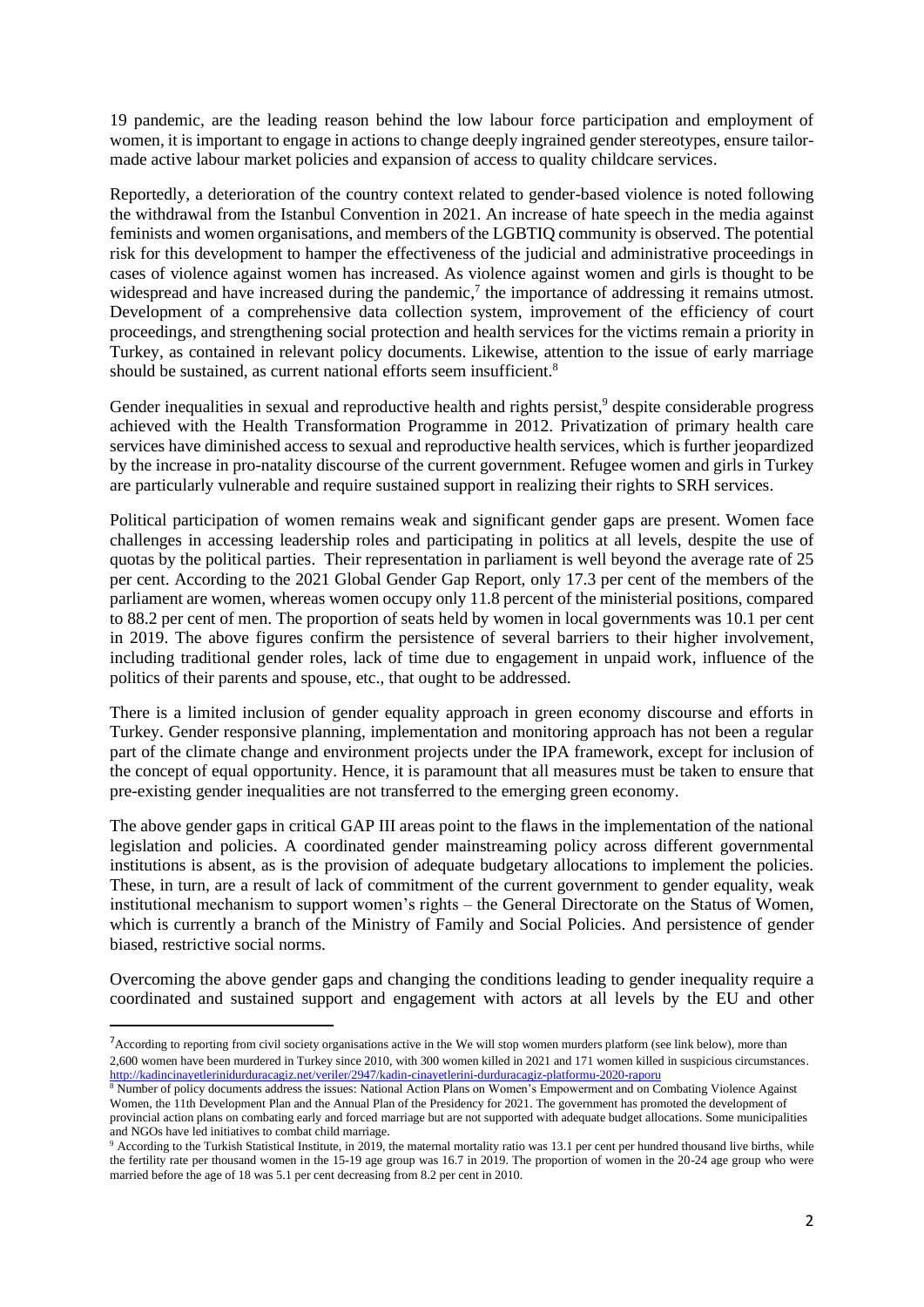development partners in Turkey. For that purpose, this CLIP draws on the findings and commitments emanating from several consultation processes conducted by the EUD with MS, select national institutions and partner civil society organizations.<sup>10</sup>

# 2. **Selected thematic areas of engagement and objectives**

The **overall objectives of the planned EU actions** aim to promote a society free from gender-based discrimination and violence, where women and men enjoy equal opportunities in the workplace, public life and at home. To achieve the above overall objectives, in the coming 5 years, the EU sets to pursue the following GAP III specific thematic objectives in five thematic areas of engagement:

| <b>GAP III Thematic</b>                                                                            | <b>GAP III Specific Thematic Objectives</b>                                                                                                                                                                                                                                                                                                                                                                                                                                                                                                                                                                                                                                                                                                                                            |
|----------------------------------------------------------------------------------------------------|----------------------------------------------------------------------------------------------------------------------------------------------------------------------------------------------------------------------------------------------------------------------------------------------------------------------------------------------------------------------------------------------------------------------------------------------------------------------------------------------------------------------------------------------------------------------------------------------------------------------------------------------------------------------------------------------------------------------------------------------------------------------------------------|
| of<br>Area                                                                                         |                                                                                                                                                                                                                                                                                                                                                                                                                                                                                                                                                                                                                                                                                                                                                                                        |
| <b>Engagement</b>                                                                                  |                                                                                                                                                                                                                                                                                                                                                                                                                                                                                                                                                                                                                                                                                                                                                                                        |
| 1. Ensuring freedom<br>from all forms of<br>gender-based<br>violence                               | 1: Women, men, girls, and boys in all their diversity are better protected from<br>all forms of gender-based violence in the public and private spheres, in the<br>workplace and online through legislation and effective enforcement.<br>3: Women, men, girls, and boys in all their diversity, who experience sexual<br>and gender-based violence have increased access to essential services and<br>protection.<br>7: Women's rights organisations, social movements and other civil society<br>organisations are influential in ending gender-based violence.                                                                                                                                                                                                                      |
| 2. Promoting sexual<br>reproductive<br>and<br>health and rights                                    | 2: Improved access for every individual to sexual and reproductive health care<br>and services, including family planning services, information, and education<br>on sexual and reproductive rights.                                                                                                                                                                                                                                                                                                                                                                                                                                                                                                                                                                                   |
| 3.Promoting<br>economic and social<br>rights<br>and<br>the<br>empowerment<br>of<br>girls and women | 1: Increased access for women, in all their diversity, to decent work, including<br>women's transition to the formal economy and coverage by non-<br>discriminatory and inclusive social protection systems.<br>2: Improved policy, legal framework and access to care services enabling<br>equal division of domestic and care work between women and men.<br>4: Women in all their diversity have improved access to entrepreneurship<br>opportunities.<br>6: Reduction in gender disparities in enrolment, progression, and retention at<br>all levels of education and lifelong learning for women, men, girls and boys                                                                                                                                                            |
| 4. Advancing equal<br>participation<br>and<br>leadership<br>Addressing<br>5.<br>the                | 1: Enabling conditions created for equal participation of women, men, girls<br>and boys, in all their diversity, in decision-making.<br>2: Women and girls, in all their diversity, have improved access to justice to<br>safeguard their civil and political rights.<br>3: Women's organisations, other CSOs and women human rights defenders<br>working for gender equality and women's and girls' empowerment and rights<br>work more freely and are better protected by law.<br>4: Equitable social norms, attitudes and behaviours promoting equal<br>participation and leadership fostered at community and individual levels -<br>through civic education, media, education, and culture at all levels.<br>(Climate change) 2: Strategies and agreements on climate mitigation, |
| challenges<br>and<br>harnessing<br>the<br>opportunities offered                                    | adaptation, disaster risk reduction and sustainable management of natural<br>resources and biodiversity are more gender-responsive, at local, national,<br>regional and international level.                                                                                                                                                                                                                                                                                                                                                                                                                                                                                                                                                                                           |

<sup>10</sup> During March – June 2021, consultation meetings with Member States organized by the EUD took place, and members were appointed to work on the drafting of the CLIP, with Sweden taking active part. Consultation with CSOs was undertaken through a questionnaire, distributed to 44 CSOs, including 2 GONGOs. Similarly, a questionnaire was shared with relevant government institutions. UN and bilateral donors present in Turkey were engaged in a process of establishment of a donor coordination mechanism on gender, preceded by a thorough mapping of their current and planned priorities and actions. The process identified synergies and prospects for common action in the areas of gender-based violence, economic and social rights of girls and women, and women's participation in politics and public life. Less communalities were identified with regards to Women, Peace and Security agenda, SRHR and gender and digital transformation and green economy. These findings inform this CLIP.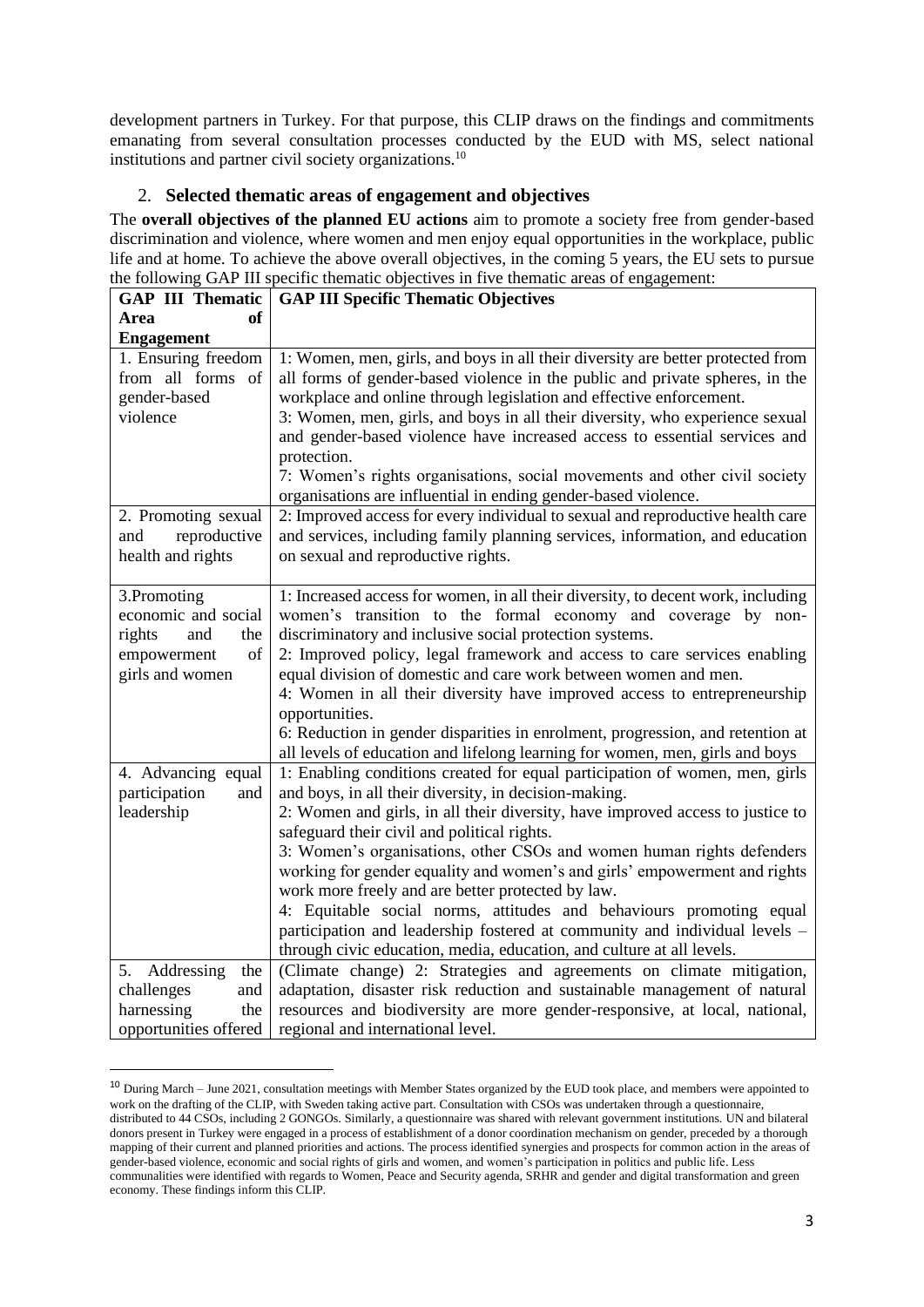| $_{\rm by}$     | the |  |  | green (Digitalization) 2: Women, men, girls, and boys are equally provided with |
|-----------------|-----|--|--|---------------------------------------------------------------------------------|
| transition      |     |  |  | and the   and using equally public digital literacy.                            |
| digital         |     |  |  |                                                                                 |
| transformations |     |  |  |                                                                                 |

The achievement of these specific thematic objectives will be pursued through a dual approach of targeted actions combined with gender mainstreaming, ensuring close coordination with EU Member States and other relevant partners, including through the newly established Donor Coordination Mechanism on Gender for policy dialogue, priority setting, and planning of joint actions. As is the current practice, CSOs will continue to be involved in the design phase of specific actions through regular consultations, as well as implementation of specific actions, both as key implementing partners and as members of Steering Committees and Advisory Boards guiding the implementation and monitoring of the specific actions.

# **3. Targeted action(s) supporting gender equality and women's empowerment**

To operationalize the specific thematic objectives identified above, to date, a set of targeted actions (G2) in each of the priority areas is planned or is under implementation, as follows:

**1. Empowering Women and Girls:** A total of  $\epsilon$  5 million to be implemented by either a UN agency or a MS cooperation agency is allocated to address discrimination against women and girls, combating gender-based violence and promoting equal opportunities and participation of women in leadership at all levels of decision making in political, economic, and public life. The action is in line with the national Strategy and Action Plan against Discrimination. CSOs will be supported to implement and monitor initiatives in the framework of this action, and their impact will contribute towards decreasing discrimination and empowering women to reach their full potential in life.

**2. Gender Equality Monitoring through Rights-based CSOs:** A total of  $\epsilon$  2.5 million will be implemented by the Gender Equality Monitoring Association to facilitate sustainable networks of the Local Gender Equality Monitoring Platforms in different provinces. Thematic monitoring reports on issues such as violence against women, political participation, access to health services, justice, environment, will be developed and used by CSOs for advocacy and communication, hence positioning themselves as important actor in influencing policymaking. The programme is expected to strengthen CSOs and their role in shaping public policies as well as provide a continuous evidence-based information on the status of gender equality in the country to be further used by policy makers and EU actors.

**3. Advancing the Rights of LGBTI+:** A total of  $\epsilon$  1 million to be implemented by either a UN agency or a MS cooperation agency will be allocated to support LGBTI+ organizations and initiatives to increase their resilience and rights and help promote a society free from prejudice and supportive of individuals pursuing their life free from discrimination.

**4. Women Friendly Cities III:** A total of  $\epsilon$  5 million will be implemented by UNFPA to improve the institutional capacity of municipalities and local women's CSOs to foster inclusive and cooperative gender-sensitive local policies and services. The action will increase the number local authorities that incorporated gender into their strategic planning, in the provision of local services, and which have established Local Equality Mechanisms and Local Equality Action Plans.

**5. Supporting Registered Employment of Women through Promoting Educated Child-Caregivers:** Approximately  $\in$  24.3 million is allocated to an ongoing action benefiting the Social Security Institution, to increase childcare facilities for women with children who are at risk of withdrawal from labour market, while promoting registered employment of educated childcare givers.

**6. Supporting Registered Employment of Women through Institutional Childcare Services:** Approximately  $\epsilon$  25.3 million is allocated to ongoing action benefiting the Social Security Institution, aimed at retaining working mothers in registered jobs and supporting them for returning or accessing labour market through a childcare subsidy programme. Both action 5 and 6 are expected to relieve the